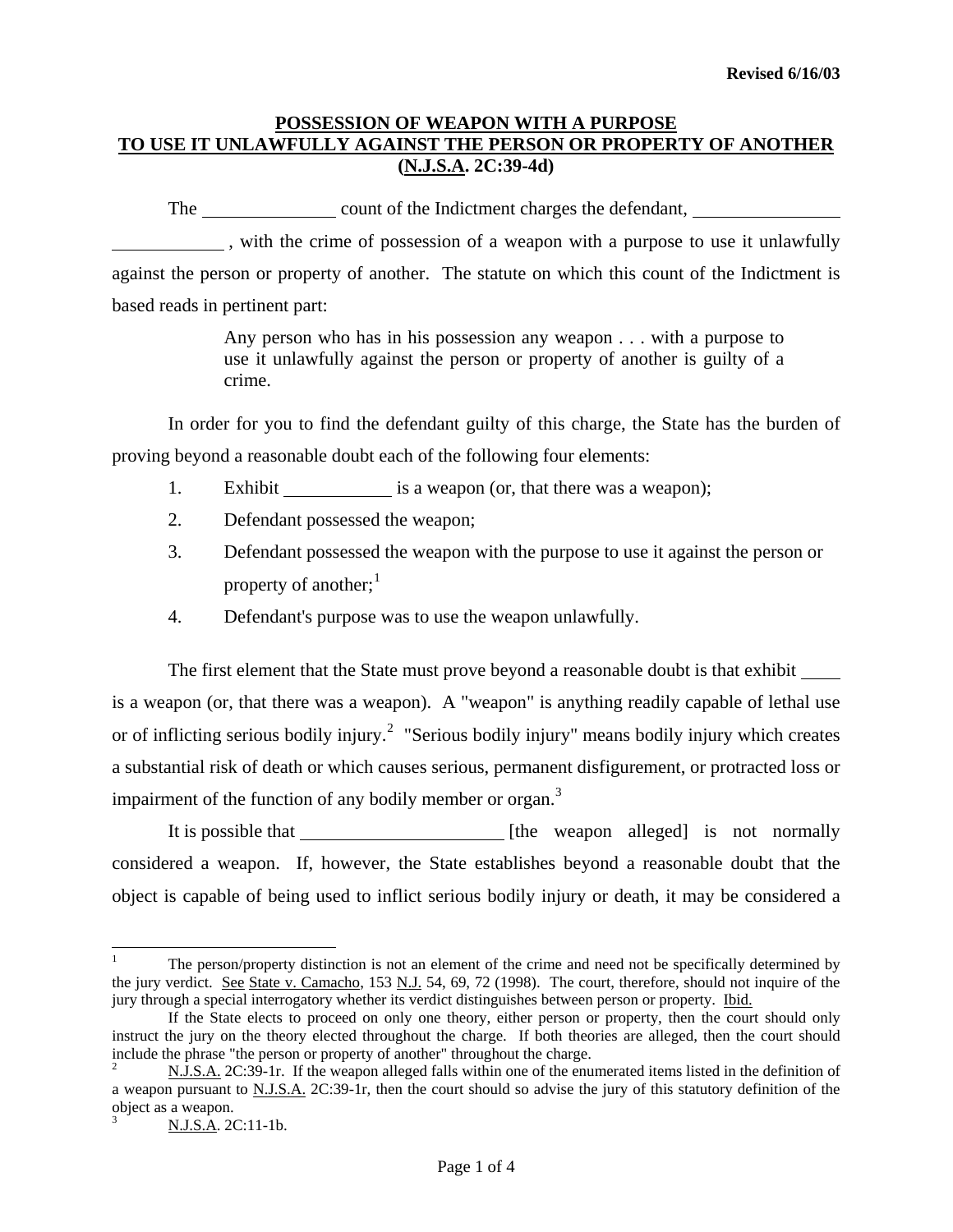### **Possession Of A Weapon With A Purpose To Use It Unlawfully Against The Person Or Property Of Another (N.J.S.A. 2C:39-4d)**

weapon.

i

The second element that the State must prove beyond a reasonable doubt is that defendant possessed the weapon alleged.

**[Charge: Model Jury Charge on Possession.** If possession is in a motor vehicle, also charge Model Jury Charge on possession of weapon, etc. in a motor vehicle. N.J.S.A. 2C:39-2]

The third element that the State must prove beyond a reasonable doubt is that defendant's purpose in possessing the object was to use it as a weapon against the person or the property of another. Purpose is a condition of the mind which cannot be seen and can only be determined by inferences from conduct, words or acts. In determining the defendant's purpose in possessing the weapon, you may consider that a person acts purposely with respect to the nature of his/her conduct or a result of his/her conduct if it is the person's conscious object to engage in conduct of that nature or to cause such a result. That is, a person acts purposely if he/she means to act in a certain way or to cause a certain result. A person acts purposely with respect to attendant circumstances if the person is aware of the existence of such circumstances or believes or hopes that they exist. The defendant's purpose or conscious objective to use the weapon against the person or property of another may be found to exist at any time he/she is in possession of the object and need not have been the defendant's original purpose in possessing the object.<sup>[4](#page-1-0)</sup>

The fourth element that the State must prove beyond a reasonable doubt is that the defendant had a purpose to use the weapon in a manner that was prohibited by law. I have already defined purpose for you. This element requires that you find that the State has proven beyond a reasonable doubt that the defendant possessed a weapon with the conscious objective, design or specific intent to use it against the person or property of another in an unlawful manner as charged in the indictment and not for some other purpose.

An object may be possessed for an innocent or lawful purpose. However, an innocent or lawful purpose or possession of the weapon (or item) may change and become unlawful and a

<span id="page-1-0"></span><sup>4</sup> See, State v. Daniels, 231 N.J. Super. 55 (App. Div. 1989); State v. Harmon, 104 N.J. 189 (1986). Indeed, the State is not required to prove defendant's original purpose in possessing the weapon. State v. Villar, 150 N.J. 503, 512 (1997) (citing State v. Diaz, 144 N.J. 628, 636 (1996)).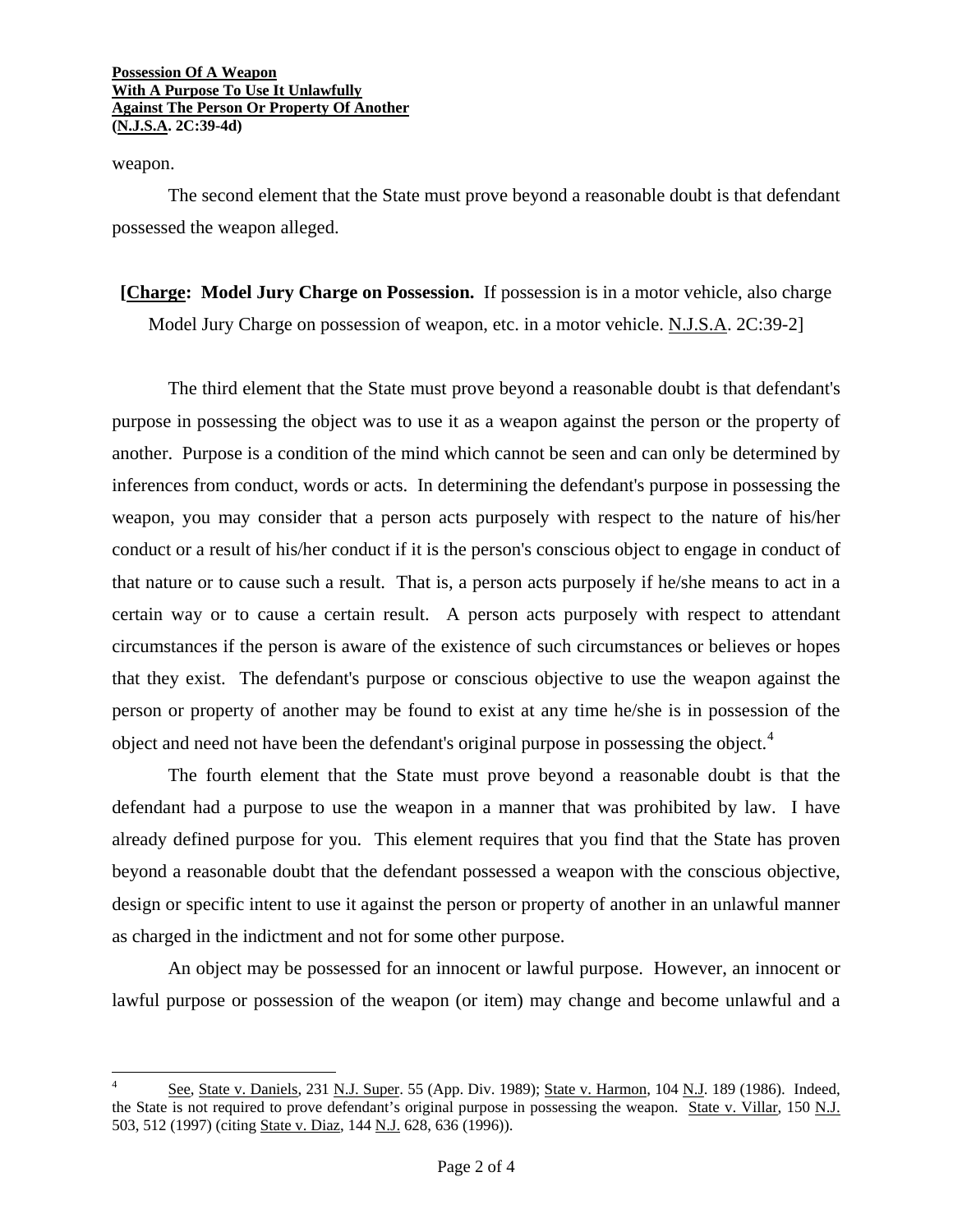#### **Possession Of A Weapon With A Purpose To Use It Unlawfully Against The Person Or Property Of Another (N.J.S.A. 2C:39-4d)**

 $\overline{a}$ 

 $\overline{a}$ 

violation of this statute.<sup>[5](#page-2-0)</sup> The State need not prove defendant's original purpose in possessing the weapon; the State need only prove beyond a reasonable doubt that defendant's purpose at the specified time he/she possessed it was to use it unlawfully against the person or property of another.<sup>[6](#page-2-1)</sup>

In this case, the State contends that the defendant's unlawful purpose in possessing the weapon was

## **[Describe the unlawful purpose of defendant's possession of the weapon.[7](#page-2-2) ].**

You must not rely upon your own notions of the unlawfulness of some other undescribed purpose of defendant; rather, you must consider whether the State has proven the specific unlawful purpose charged.<sup>[8](#page-2-3)</sup> The unlawful purpose alleged by the State may be inferred from all that was said or done and from all of the surrounding circumstances of this case.<sup>[9](#page-2-4)</sup> However, the State need not prove that defendant accomplished his unlawful purpose of using the weapon [or, if appropriate, specifically define the elements of the crime defendant allegedly intended to commit with the weapon]. $^{10}$  $^{10}$  $^{10}$ 

**[If applicable]** The defense on the other hand contends that

# **[If the defendant raises the issue of protective purpose, charge the following paragraphs]**

I have already told you that the State must prove beyond a reasonable doubt that defendant had an unlawful purpose at the time in question. If you find that the defendant had a lawful purpose, for example, to use the (name weapon) to protect himself/herself or another against the use of unlawful force, or to protect his/her property, or if you have a reasonable doubt as to the defendant's purpose, then the State has failed to carry its burden of proof on this element beyond a reasonable doubt. $^{11}$  $^{11}$  $^{11}$ 

I instruct you that for purposes of this offense, if defendant honestly believed that he/she

<span id="page-2-0"></span>i 5  $\frac{5}{6}$  State v. Villar, 150 <u>N.J.</u> 503, 511-12 (1997).

<span id="page-2-1"></span> $\frac{6}{7}$  State v. Villar, ibid.

<span id="page-2-2"></span> $\frac{5}{8}$  State v. Villar, supra, 150 N.J. at 511; State v. Petties, 139 N.J. 310 (1995).

<span id="page-2-3"></span> $\frac{State v. Villar, supra, 150 N.J. at 511; State v. Jenkins, 234 N.J. Super. 311, 316 (App. Div. 1989).  
State v. Petties, supra.$ 

<span id="page-2-5"></span><span id="page-2-4"></span> $\frac{\text{See}}{11}$ , State v. Mello, 297 N.J. Super. 452, 464-67 (App. Div. 1997).<br>
State v. Harmon, supra.

<span id="page-2-6"></span>